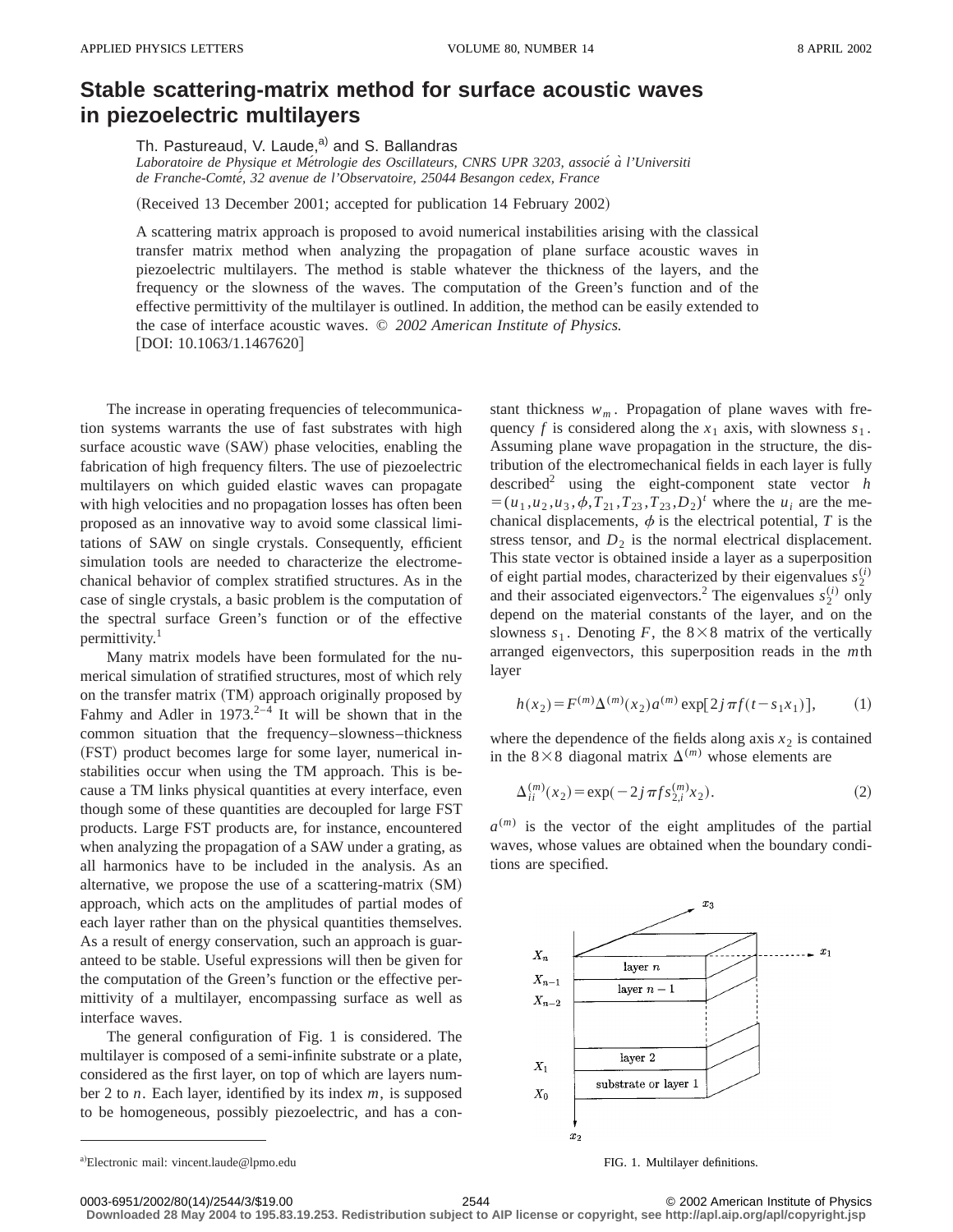TABLE I. Partial modes slowness'  $s_2^{(i)}$  for the  $(YXI)/36^\circ$  cut of quartz and  $s_1 = 10^{-3}$  s/m.

| Modes           | number $i$ | $s_2$ (10 <sup>-4</sup> s/m) |
|-----------------|------------|------------------------------|
| Reflected $(+)$ |            | $- j 16.3$                   |
|                 | 2          | $-j$ 13.3                    |
|                 | 3          | $- j 10.1$                   |
|                 | 4          | $-i$ 4.55                    |
| incident $(-)$  | 5          | $j$ 16.3                     |
|                 | 6          | $j$ 13.3                     |
|                 |            | $j$ 10.1                     |
|                 | 8          | $i$ 4.55                     |

The components of the state vector have been explicitly chosen such that they are continuous across any interface inside the multilayer. It is then practical to construct a TM linking state vectors at two interfaces. For instance, this relation between the  $(m-1)$ -th to the *m*th interface writes

$$
h(X_m) = M_{m-1}^m h(X_{m-1}),
$$
\n(3)

where the transfer matrix  $M_{m-1}^m$  can be written<sup>2</sup>

$$
M_{m-1}^{m} = F^{(m)} \Delta^{(m)}(w_m) (F^{(m)})^{-1}.
$$
 (4)

Equations  $(3)$  and  $(4)$  are easily generalized in a chain-matrix fashion to obtain the relation between any two interfaces, and e.g., between the first to the *n*th interface as

$$
h(X_n) = M_1^n h(X_1),\tag{5}
$$

$$
M_1^n = M_{n-1}^n \times \cdots \times M_{m-1}^m \times \cdots \times M_1^2. \tag{6}
$$

The TM approach is naturally well suited to the analysis of thin piezoelectric layers deposited on a substrate. However, it is numerically unstable whenever the FST product is large. To prove this, it is sufficient to consider the  $\Delta^{(m)}(w_m)$ matrix in Eq.  $(4)$ , which according to Eq.  $(2)$  has elements

$$
\Delta_{ii}^{(m)}(w_m) = \exp(-2j\pi f w_m s_{2,i}^{(m)}).
$$
 (7)

The magnitude of these matrix elements is mostly dictated by the values  $s_{2,i}^{(m)}$ . In the example of Table I, the  $(YXI)/36^{\circ}$ cut of a layer of quartz is considered, for a propagation slowness  $s_1 = 10^{-3}$  s/m, corresponding to a velocity of 1000 m/s. The eight partial modes have been classified into two groups of four partial modes, and are termed either reflected  $(+)$  or incident  $(-)$ , with reference to the upper interface of the layer. The rules for this classification have been for instance given in Ref. 4. With the product  $f_{w_m}$  real and positive, the matrix elements  $\Delta_{ii}^{(m)}(w_m)$  are either of unit modulus if the mode is propagative, of modulus smaller than 1 if the partial mode is reflected evanescent  $\lceil \mathfrak{I}(s_2) \leq 0 \rceil$ , or of modulus larger than 1, if it is incident evanescent  $[\mathfrak{I}(s_2) > 0]$ . When  $s<sub>1</sub>$  is larger than the slow-shear wave slowness, all partial modes are always evanescent, whatever the material constants, and asymptotically  $|s_2|$  increases linearly with  $s_1$ .<sup>5</sup> When the FST product  $f w_m s_1$  is large, reflected, and incident evanescent partial modes will then, respectively, cause the TM or its inverse to become singular. Physically, the values of displacements and stresses at one interface can not be deduced properly from their values at a distant interface if evanescent partial modes are involved, since their influence is vanishingly small.

For the stable computation of the electromechanical response of multilayers, we propose using a SM method, based on the decomposition of reflected and incident partial modes inside each layer. Remarking that there are no sources at the bottom of a semi-infinite substrate, or outside and below a plate, the reflected partial modes in the first layer must be uniquely determined by the incident partial modes in that layer. Proceeding in a recursive manner, from the bottom to the top layer, the same argument holds for any layer from the first to the last. We now exploit mathematically this property. In order to simplify the derivation, an auxiliary variable is introduced as

$$
g^{(m)}(x_2) = \Delta^{(m)}(x_2) a^{(m)},
$$
\n(8)

or using the decomposition in reflected and incident partial modes

$$
g^{(m)}(x_2) = \begin{pmatrix} \Delta^{(m+)}(x_2) & 0 \\ 0 & \Delta^{(m-)}(x_2) \end{pmatrix} \begin{pmatrix} a^{(m+)} \\ a^{(m-)} \end{pmatrix}.
$$
 (9)

We then define a reflection matrix at the bottom of the *m*th layer as

$$
g^{(m-)}(X_{m-1}) = R^{(m)}g^{(m+)}(X_{m-1}).
$$
\n(10)

In the case of a semi-infinite substrate, the amplitudes of the incident partial modes must vanish so that

$$
R^{(1)} = 0.\t(11)
$$

In the case of a plate, we assume no mechanical stresses or charge density at the free bottom interface, so that

$$
g^{(1)}(X_0) = F^{(1)-1} \begin{pmatrix} I_4 \\ 0_4 \end{pmatrix} h(X_0) = \begin{pmatrix} A \\ B \end{pmatrix} b,\tag{12}
$$

where  $I_4$  and  $0_4$  are, respectively, the  $4 \times 4$  identity and null matrices, A and B are  $4 \times 4$  matrices, and b is some fourcomponent vector. The reflection matrix is then easily obtained as

$$
R^{(1)} = BA^{-1}.
$$
\n(13)

In Eq. (12), the eigenvector matrix  $F^{(1)}$  can be modified to account for the permittivity of vacuum<sup>2</sup> according to the rule

$$
F_{8,i}^{(1)} \leftarrow F_{8,i}^{(1)} - j\epsilon_0 |s_1| F_{4,i}^{(1)}, \ \ i = 1 \dots 8. \tag{14}
$$

The recursion to compute the reflection matrix from one layer to the next can be obtained as follows. We have first

$$
g^{(m-)}(X_m) = D^{(m-)}R^{(m)}D^{(m+)}g^{(m+)}(X_m),
$$
\n(15)

with the notations  $D^{(m-)} = \Delta^{(m-)}(-w_m)$  and  $D^{(m+)}$  $= \Delta^{(m+)}(w_m)$ . Second, from the continuity of the state vector,

$$
g^{(m+1)}(X_m) = (F^{(m+1)})^{-1} F^{(m)} g^{(m)}(X_m), \tag{16}
$$

from which we obtain the reflection matrix for the (*m*  $+1$ )-th layer as

$$
R^{(m+1)} = DC^{-1},\tag{17}
$$

where the  $4\times4$  matrices *C* and *D* are defined as

$$
(F^{(m+1)})^{-1}F^{(m)}\binom{I_4}{D^{(m-)}R^{(m)}D^{(m+)}} = \binom{C}{D}.
$$
 (18)

The key point is that the moduli of the elements of the diagonal matrices  $D^{(m)}$  and  $D^{(m+)}$  involved in Eq. (18) are all

**Downloaded 28 May 2004 to 195.83.19.253. Redistribution subject to AIP license or copyright, see http://apl.aip.org/apl/copyright.jsp**